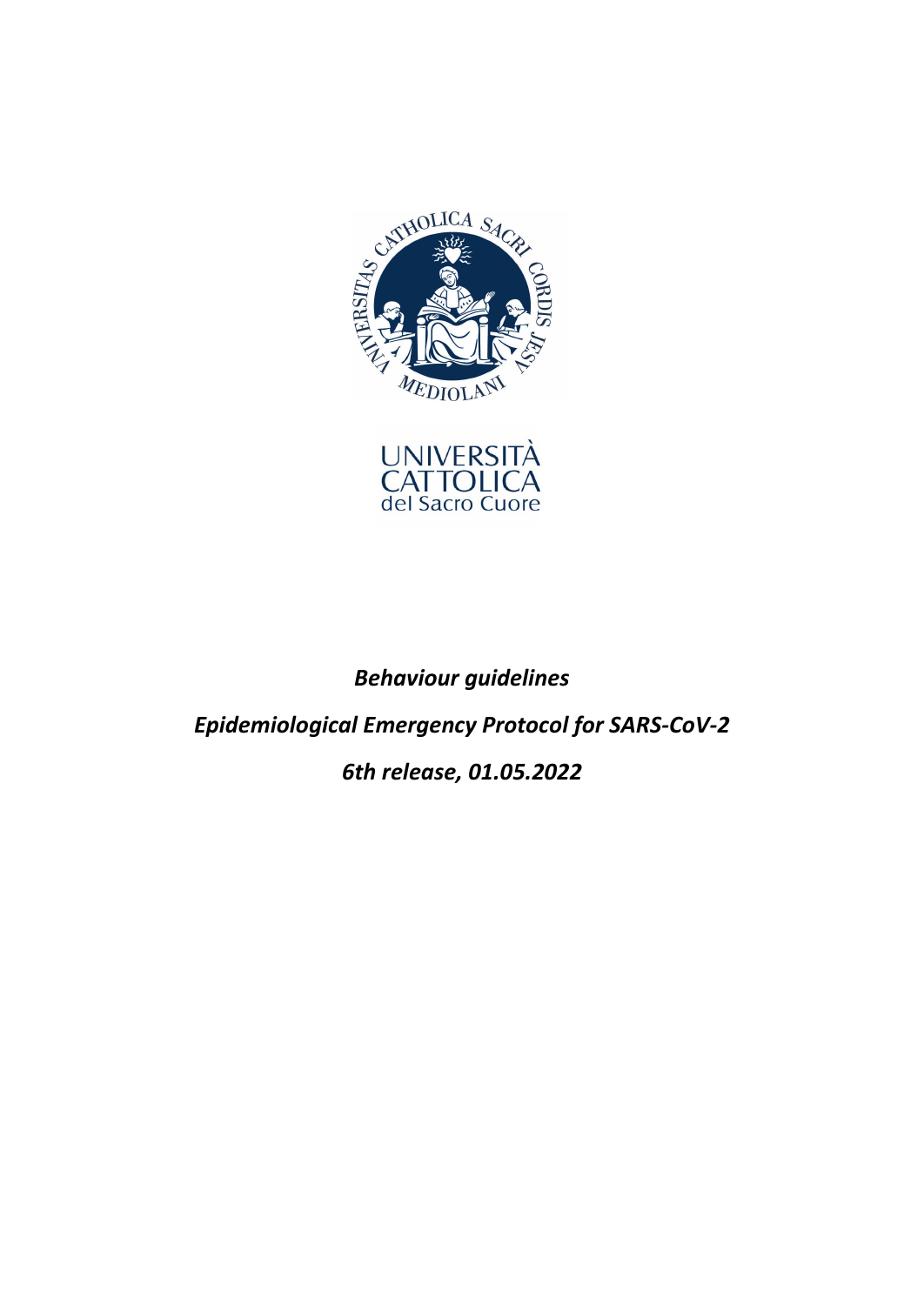

**Behaviour guidelines -**Epidemiological emergency protocol for SARS-CoV-2

# **INDEX**

| $\mathbf{1}$   |                                                                                     |  |
|----------------|-------------------------------------------------------------------------------------|--|
| $\overline{2}$ |                                                                                     |  |
| 3              |                                                                                     |  |
| 4              |                                                                                     |  |
|                | 4.1 HAZARD AND EMERGENCY PREVENTION-PROTECTION INFORMATION AND ACTION MEASURES 4    |  |
|                |                                                                                     |  |
|                |                                                                                     |  |
|                |                                                                                     |  |
|                |                                                                                     |  |
|                |                                                                                     |  |
|                | 4.7 MOVEMENTS, MEETINGS, EVENTS, STAFF TRAINING AND ACTIVITIES AT EXTERNAL BODIES 9 |  |
|                |                                                                                     |  |
|                |                                                                                     |  |
|                |                                                                                     |  |
|                |                                                                                     |  |
|                |                                                                                     |  |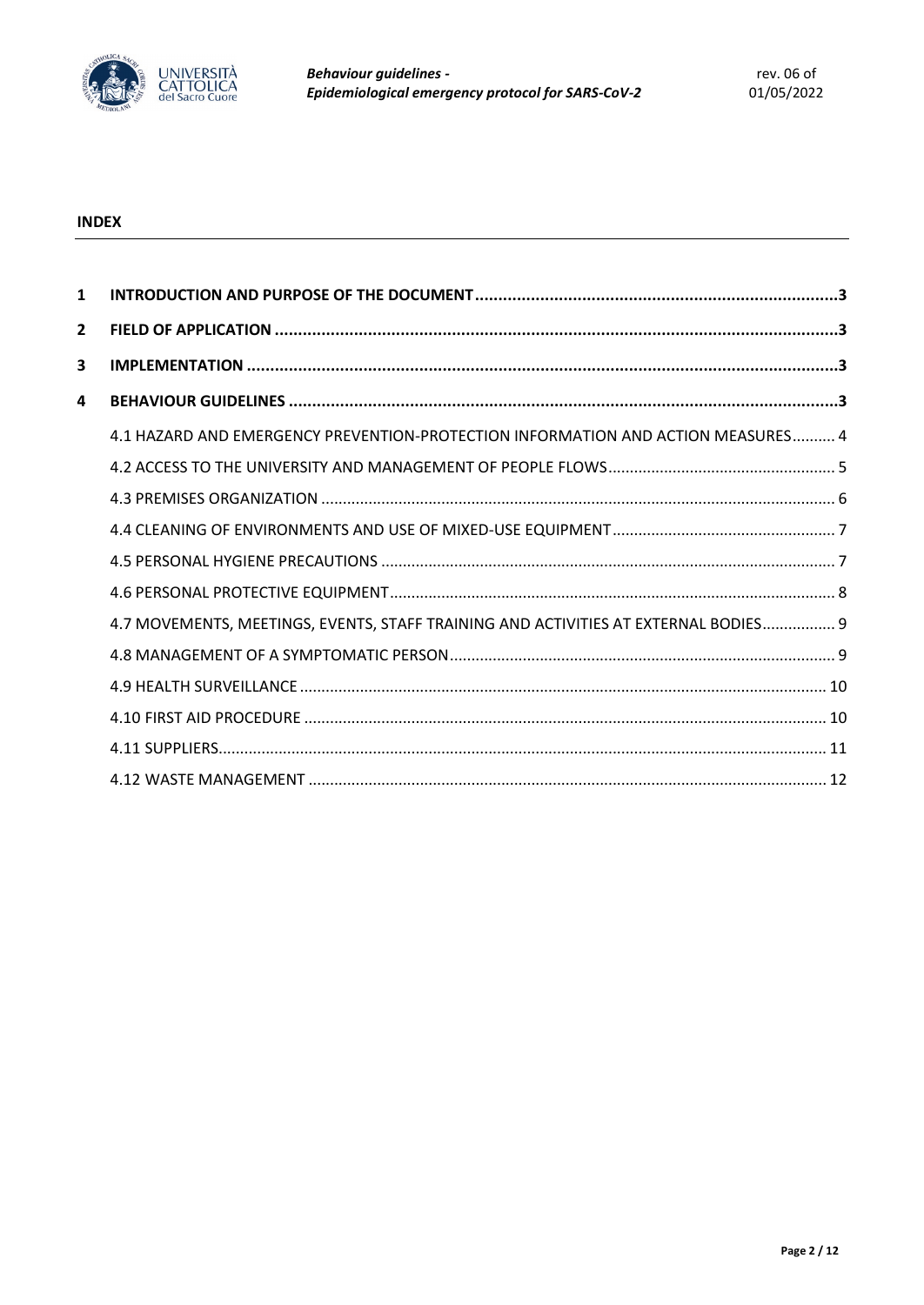

#### **1 INTRODUCTION AND PURPOSE OF THE DOCUMENT**

Università Cattolica del Sacro Cuore (henceforth UCSC, Athenaeum, University, or Entity), in relation to the dangerous situations created by the spread of the SARS-CoV-2 virus and in compliance with the legislation in force, adopts all the measures deemed necessary and appropriate to contrast and contain the transmission of the aforementioned virus in the working environments and in the premises of the University.

These guidelines detail the general security measures that must be taken by the organizational structures and the university community (staff, students<sup>[1](#page-2-0)</sup>, suppliers, anyone who frequents the University's premises and, more generally, is part of the aforementioned community) and are periodically updated to take account of regulatory changes.

The enforcement of the measures adopted is regulated by provisions that may be more or less restrictive and may differ from one territory to another. Taking into account any emerging needs, each campus may adopt additional provisions to counter and contain the risk of SARS-CoV-2 infection, in accordance with this document.

The priority actions required by the evolution of the pandemic and by the consequent provisions issued by the competent Authorities that relate to teaching and curricular activities are regulated by specific measures issued by the Rector and by the University Governing Bodies<sup>[2](#page-2-1)</sup>, which contents are disseminated to staff, students and other interested resources through the usual institutional communication channels (e.g. website, intranet and e-mail).

## **2 FIELD OF APPLICATION**

This document applies to all areas of activity - both academic and technical-administrative and ancillary - and to all University premises and prescribes, in line with the regulations issued by the competent Authorities and in consideration of the UCSC autonomous functioning, specific individual behaviours that must be applied by the university community.

In particular, with reference to the impact on the University activities and without prejudice to the specific provisions of the regulations in relation to particular types of activities (e.g. boarding schools, places of worship, canteens, bookshops, bars and construction sites), these operating guidelines also provide guidance for entities closely connected with the UCSC and for suppliers who carry out activities in the University premises, with which the appropriate harmonisation of measures to prevent the risk of contagion is also supported and implemented.

## **3 IMPLEMENTATION**

The entire university community accepts the commitment and responsibility to respect the criteria indicated herein, in order to protect its own health, the health of the colleagues and the students and of all the people who, in various capacities, attend the University.

#### **4 BEHAVIOUR GUIDELINES**

The containment measures consider the following provisions, assumptions and criteria:

<span id="page-2-0"></span> $1$  For the purposes of this document, other third parties who, for specific reasons, must use the University premises for student activities (e.g. accompanying disabled students) are subject to procedures and provisions similar, insofar as applicable, to those for the same students.

<span id="page-2-1"></span><sup>&</sup>lt;sup>2</sup> E.g. Rector's Decrees, communications from the Rector, provisions from the Director General and communications from the Human Resources Management.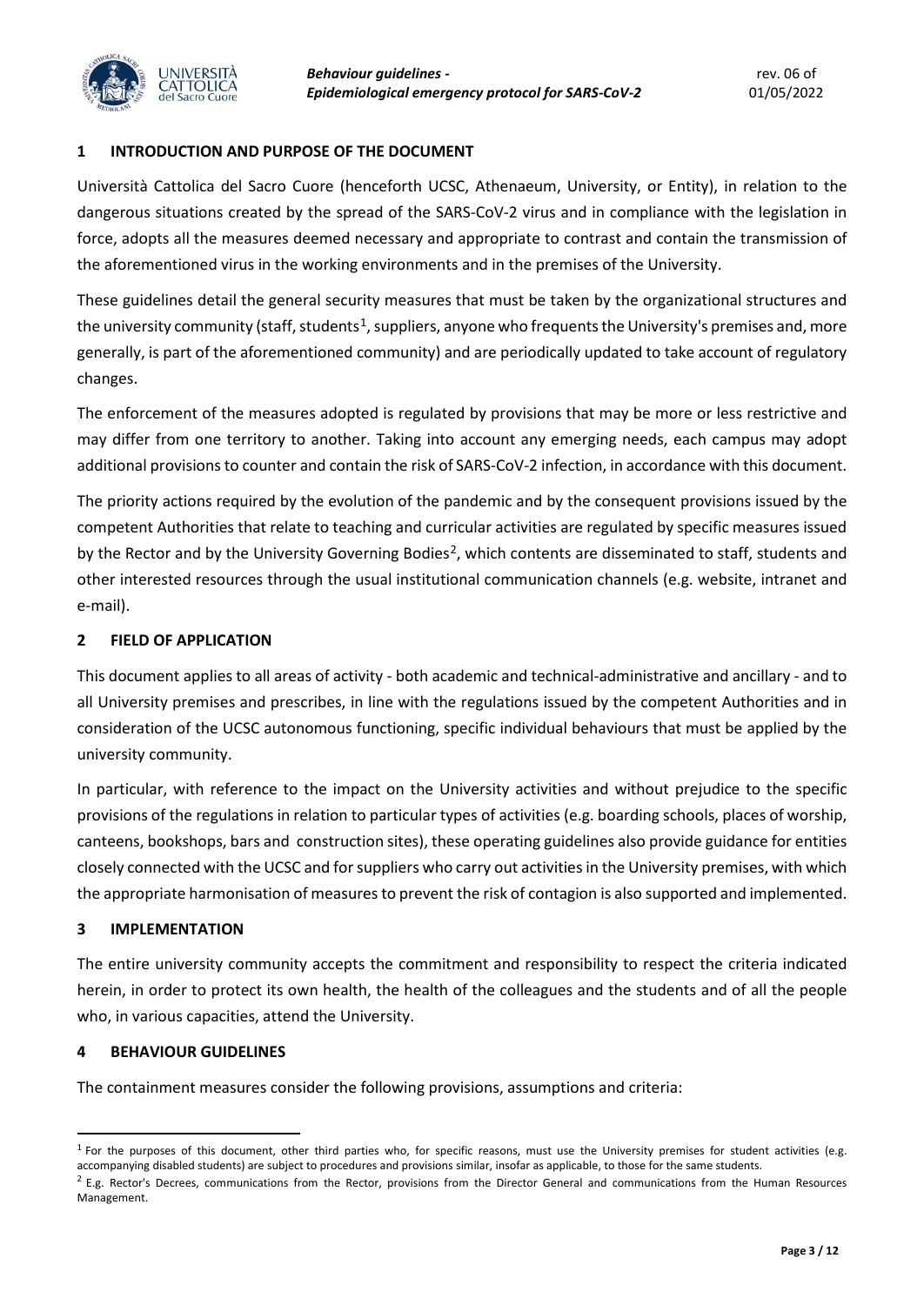

l

- starting February 1, 2022, and ending June 15, 2022, University staff are subject to compulsory vaccination for the prevention of SARS-CoV-2 infection;
- in indoor places of the campus, it is recommended to wear a proper face mask<sup>3</sup>;
- it is recommended to avoid gatherings and, in any case, reasonable interpersonal distance be maintained as practically possible;
- the University undertakes, where necessary, to introduce and make available to personnel additional personal protective equipment (i.e. gloves and goggles), as well as additional structural safety instruments (e.g. protective barriers), to be foreseen in consideration of the activities carried out and according to precise evaluations of the competent structures;
- cleaning and disinfection activities are intensified in the areas and environments of the University and sanitization activities are carried out where required, as indicated in paragraph (see §4**.**4);
- the appropriate contractual and regulatory provisions for personnel management are implemented, also in order to proceed with the above and enable the implementation of contagion prevention measures;
- this document and the provisions it contains are disseminated to the entire university community through institutional communication channels.

The points below list the behaviour guidelines adopted by the University, which are applied in the context of the specific methods of delivery of academic, administrative and ancillary activities determined by UCSC. Employers of the campuses, also through competent structures (e.g. delegates and managers in the field of health and safety at work), will monitor compliance with these guidelines.

Any situation of presumed danger and problems in the availability of safety equipment/instruments must be immediately reported to the reference structures (Manager in charge and Employer) so that the appropriate decisions can be made.

# **4.1 Hazard and Emergency Prevention-Protection Information and Action Measures**

UCSC, through the most suitable and effective methods, informs the University community about the provisions of the competent Authorities and about the internal provisions adopted by the University Bodies, regarding the containment measures for the SARS-CoV-2 emergency to be applied at the University (without prejudice to what is already provided for by the regulations in force).

Notices to users are published on the Athenaeum's institutional website (www.unicatt.it), institutional intranet tools as well as through further information disseminated through mailing-lists, printed matter, posters, information leaflets, etc.

The following are the main measures for the prevention and containment of contagion that must be known by all members of the whole university community and which are also disseminated with the publication of this document:

• the obligation to remain at home in case of fever exceeding 37.5 degrees Celsius and other symptoms related to COVID-19, to communicate these symptoms promptly to one's attending physician and, if the

<span id="page-3-0"></span><sup>&</sup>lt;sup>3</sup> The term 'proper face mask' refers to single-use surgical mask (also called face mask for medical use) or any other filtering face mask with an equivalent (or higher) level of protection of the respiratory system, licensed and certified according to the technical regulations in force. The so-called 'community masks' are not considered adequate. The above information shall be extended to the whole document.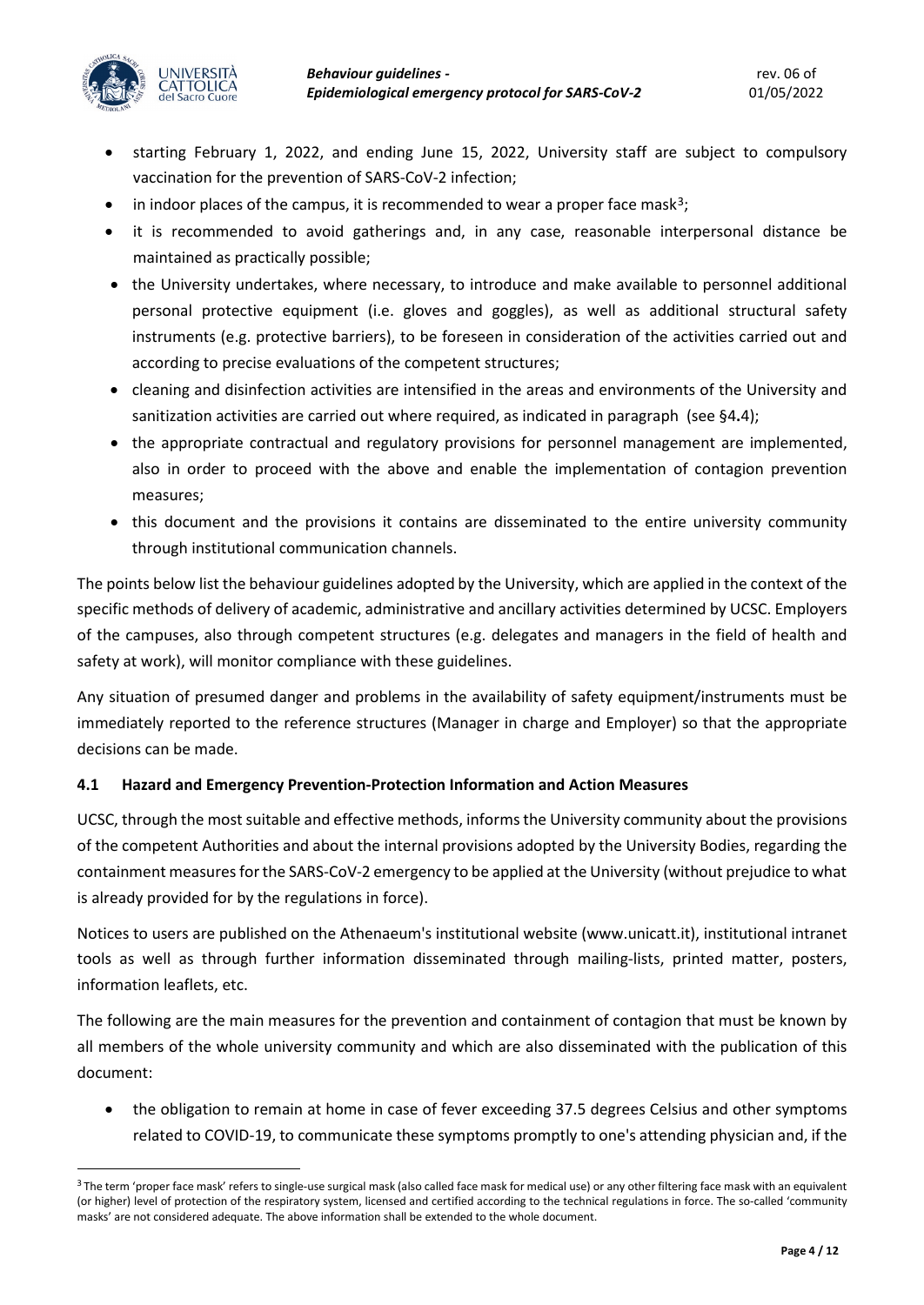

person concerned is a worker, also contacting the Human Resources Department (Funzione Risorse Umane) and their GP/attending physician/practitioner(for Brescia and Piacenza-Cremona campuses the respective RSPPs are involved);

- the awareness and acceptance of the fact that it is not possible to remain on campus and that you promptly declare your state of health if, even after having accessed the University premises, conditions of potential danger exist (e.g. symptoms related to COVID-19);
- undertaking to comply with all the provisions set out by the authorities and the University to access the premises (e.g. seat reservation, respect for the signs);
- undertaking to comply with the rules of hand hygiene and to behave correctly in terms of personal hygiene, as defined in this document and by the competent Authorities;
- the awareness that the management of the emergency, as well as the evolution of the prevention and monitoring activities of the people who attend the sites, may include the use of tools and technologies such as applications for smartphones, as well as the use of diagnostic tools suggested by the competent authorities and/or that may be identified by the competent medical coordinators, if deemed useful for the containment of the spread of the virus and for the protection of the health of the personnel;
- with reference to the reception of students and professors/instructors taking part in international mobility activities and/or having a foreign residence (the so-called degree seekers with regard to students), the preparation and dissemination, by the competent structures, of specific information on hygiene and health regulations and procedures for the prevention and containment of contagion.

## **4.2 Access to the University and Management of People Flows**

- Students' in-person access to activities (e.g. lectures, traineeships) and to academic and administrative services (e.g. library, student services centre, orientation and tutoring office) takes place in accordance with the provisions defined by the competent bodies, disseminated through institutional communication channels (e.g. website, intranet and e-mail channels), even trhough booking mechanisms and, where necessary, also remotely.
- In order to gain access to the University, students must be in possession of a university badge or, as replacement and subject to justification, of the health card or other valid identity document for the purpose of carrying out the appropriate checks and, where required, registering the presence in accordance with the procedures established by each campus;
- The access of personnel who have already tested positive for SARS-CoV-2 infection and have been cured must be preceded by a communication to be presented to the Occupational Health Doctor, who will inform Human Resources Management, with a medical certificate showing that the swab has resulted negative according to the prescribed procedures, issued by the relevant territorial prevention department.
- On request, UCSC staff are provided with appropriate face masks, strictly related to their presence in the University's premises (see §4.6). With regard to the further precautions that each person must take in the environments frequented on the way to or from the workplace, reference should be made to the regulatory prescriptions issued by the competent Authorities.
- Entrance to the University premises must take place in an orderly manner.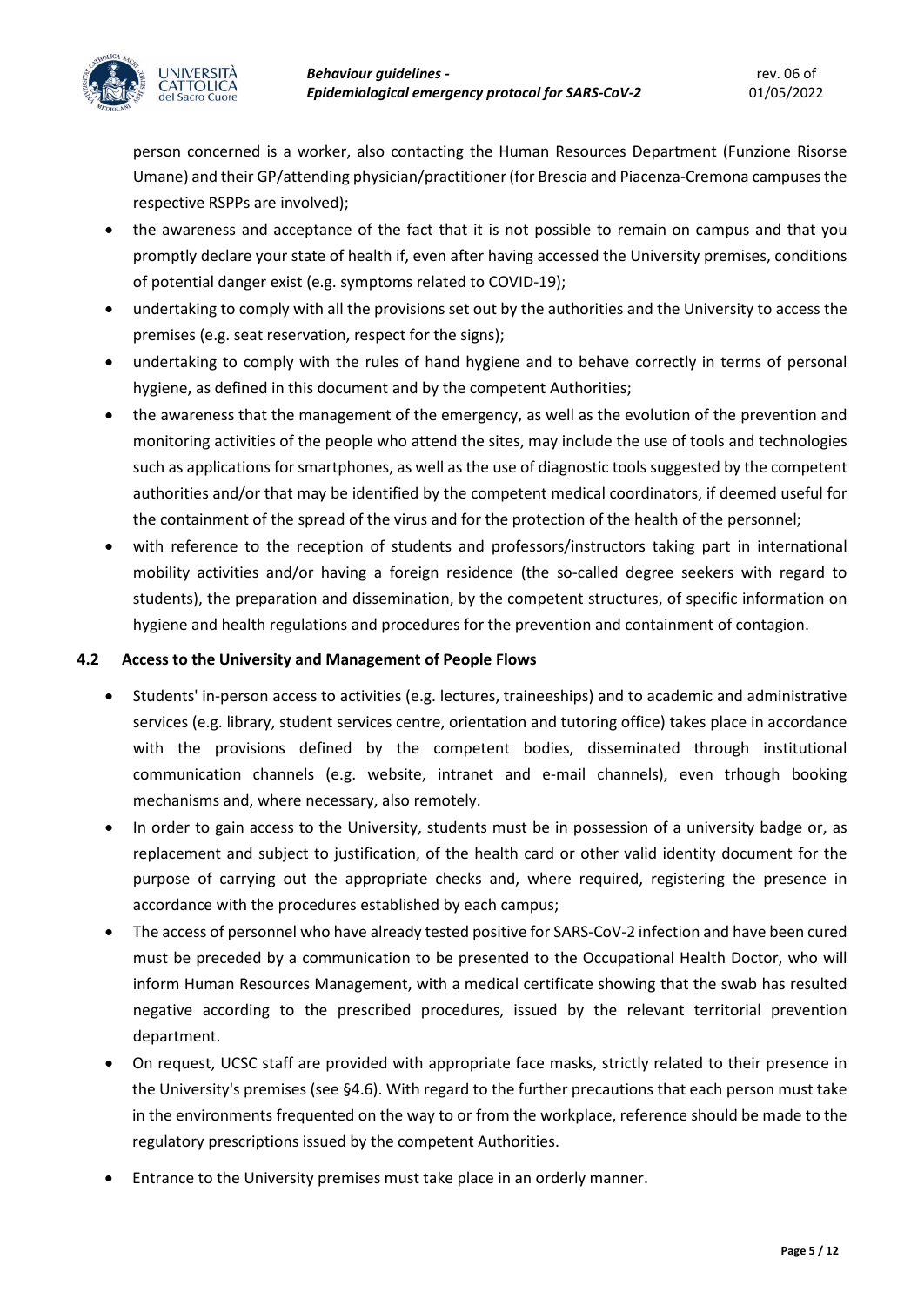

- Access and exit from the classrooms must take place in an orderly manner, avoiding gathering in the classrooms or neighbouring spaces (e.g. corridors and courtyards).
- The provisions of the competent Authorities concerning the conduct of teaching activities are from time to time acknowledged and regulated in specific provisions issued by the Rector and the Governing Bodies and published on the University website. Lessons, profit, oral and written examinations, and degree examinations are carried out according to the organisational methods and on the basis of the schedule prepared by the competent teaching structures, in compliance with the aforementioned provisions, and with the rules and safety measures adopted in the University premises.
- Front-office services dedicated to the staff is provided in accordance with provisions defined by competent offices/departments.
- With reference to the reception of students and teachers who take part in international mobility activities and/or who have a foreign residence (the so-called degree seekers with regard to students), specific reception procedures are defined by the competent structures that take into account health prescriptions, established by the Authorities in charge (e.g. with reference to quarantine requirements) and that provide adequate support to the interested parties. Where necessary, remote registration/participation and reception procedures are foreseen.
- Indoor practice activities carried out in the gyms on the University's premises (e.g. those relating to the degree programmes in Sport and Motor Sciences) are carried out in compliance with the provisions of this document and the protocols and guidelines in force issued by the competent authorities.

## **4.3 Premises Organization**

- The way in which lessons are delivered in the classroom takes into account the structural and logistical conditions of the buildings.
- On a case-by-case basis, after evaluation by the Occupational Health Doctor and the Head of the Prevention and Protection Service (RSPP), are defined compartmentalisation interventions and/or the use of specific protection and safety equipment (e.g. movement of opposing workstations, use of protective barriers, obligation of using personal protective equipment).
- In rooms where public service activities are carried out, suitable protection/separation partitions are installed to ensure adequate protection of operators and users (e.g. polymethylmethacrylate panels).
- In indoor environments, in particular where more than one person works (e.g. offices, classrooms and laboratories), frequent air exchange must be carried out through the available openings (doors and windows), taking care to select those that cause fewer alternative problems (e.g. noise, pollution). With reference to heavily visited environments, and in particular classrooms, air exchange is carried out at least twice a day.
- In environments equipped with forced mechanical ventilation, heating and cooling (e.g. heat pumps, fan coil units, convectors), specific measures are adopted by the competent bodies, established with reference to the indications issued by the Istituto Superiore di Sanità (National Institute of Health) with reference to the management of indoor environments.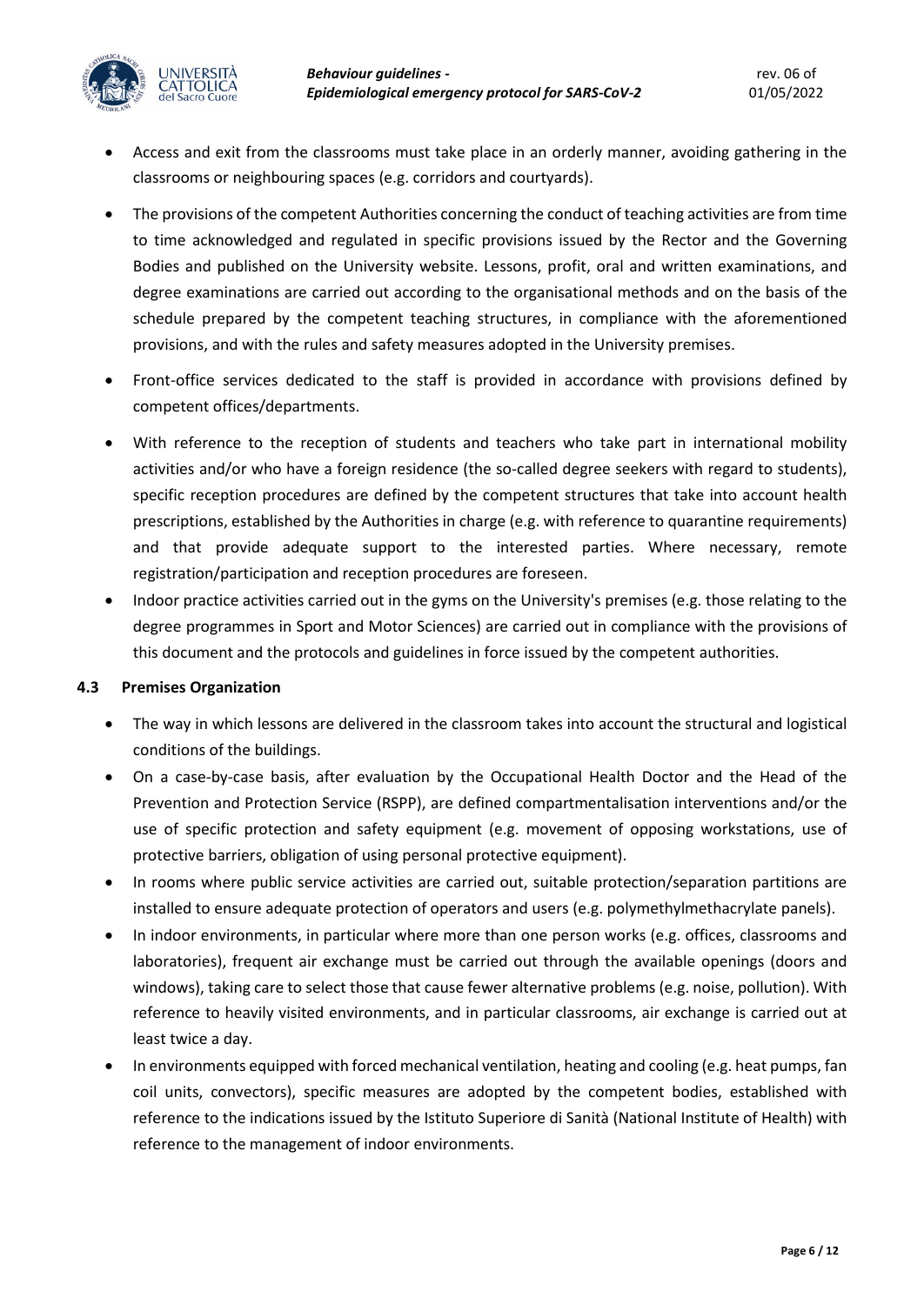

## **4.4 Cleaning of environments and use of mixed-use equipment**

- The University adopts uniform standards of cleaning, disinfection and sanitization for its campuses, in compliance with the instructions of the Ministry of Health and the competent Authorities, both with reference to the premises and to the furniture and instrumentation.
- Regular cleaning, sanitization and disinfection operations, as well as sanitization where required by current regulations, are carried out in all indoor environments with high occupancy and shared equipment (e.g. keyboards, mice, telephones and screens).
- With reference to microphones for promiscuous use, where no environmental microphones are present, the use by a single user is foreseen (e.g. avoiding the transfer of the microphone between students) as well as the replacement of the protective casings at each use (e.g. change of the user professor/instructor).
- If there has been the presence of a person with COVID-19 within the University, the premises affected by the presence of the person shall be cleaned and sanitized (and ventilated) in accordance with the provisions of Circular no. 5443 of 22 February 2020 of the Ministry of Health.
- The suppliers who carry out cleaning, disinfection and sanitization activities for the University prepare and update a special register of the environments involved and the time period in which the operations are carried out (also producing the certifications if sanitization interventions are carried out) and carry out the activities, compatibly with the service requirements, at different times with respect to those in which other personnel and/or other users are present, in order to reduce contact opportunities (see §4.11).

# **4.5 Personal hygiene precautions**

- The University considers the adoption of all the personal hygiene precautions identified by the regulations and the scientific community as an essential element for the attendance of the respective premises and environments.
- Each site provides suitable hand cleaning equipment, accessible to all people also thanks to specific dispensers located in easily identifiable points, as well as any additional equipment that each University campus deems necessary to provide for the personal cleaning of the workstations. With specific reference to environments and instrumentation characterised by high and/or promiscuous attendance/use (e.g. classrooms, libraries, public services, laboratories and printers), dispensers of solutions suitable for hand hygiene (e.g. hydroalcoholic solutions) are placed near each one of these environments/instrumentation, to be used before each access/use.
- Among the hygienic-behavioural rules applicable in the Athenaeum<sup>4</sup>, the following are recommended:
	- $\circ$  often wash your hands according to the instructions of the Ministry of Health and always before accessing your workstation and using shared equipment (e.g. keyboards, mice, touch screens, printers);
	- o avoid close contact with people suffering from acute respiratory infections;
	- o avoid hugs and handshakes;

l

<span id="page-6-0"></span><sup>4</sup> Such measures, adapted to the reality of the University, are taken from the "COVID-19, new hygiene recommendations against the virus" text published by the Ministry of Health on its website: [https://www.salute.gov.it/portale/news/p3\\_2\\_1\\_1\\_1.jsp?lingua=italiano&menu=notizie&p=null&id=4156](https://www.salute.gov.it/portale/news/p3_2_1_1_1.jsp?lingua=italiano&menu=notizie&p=null&id=4156)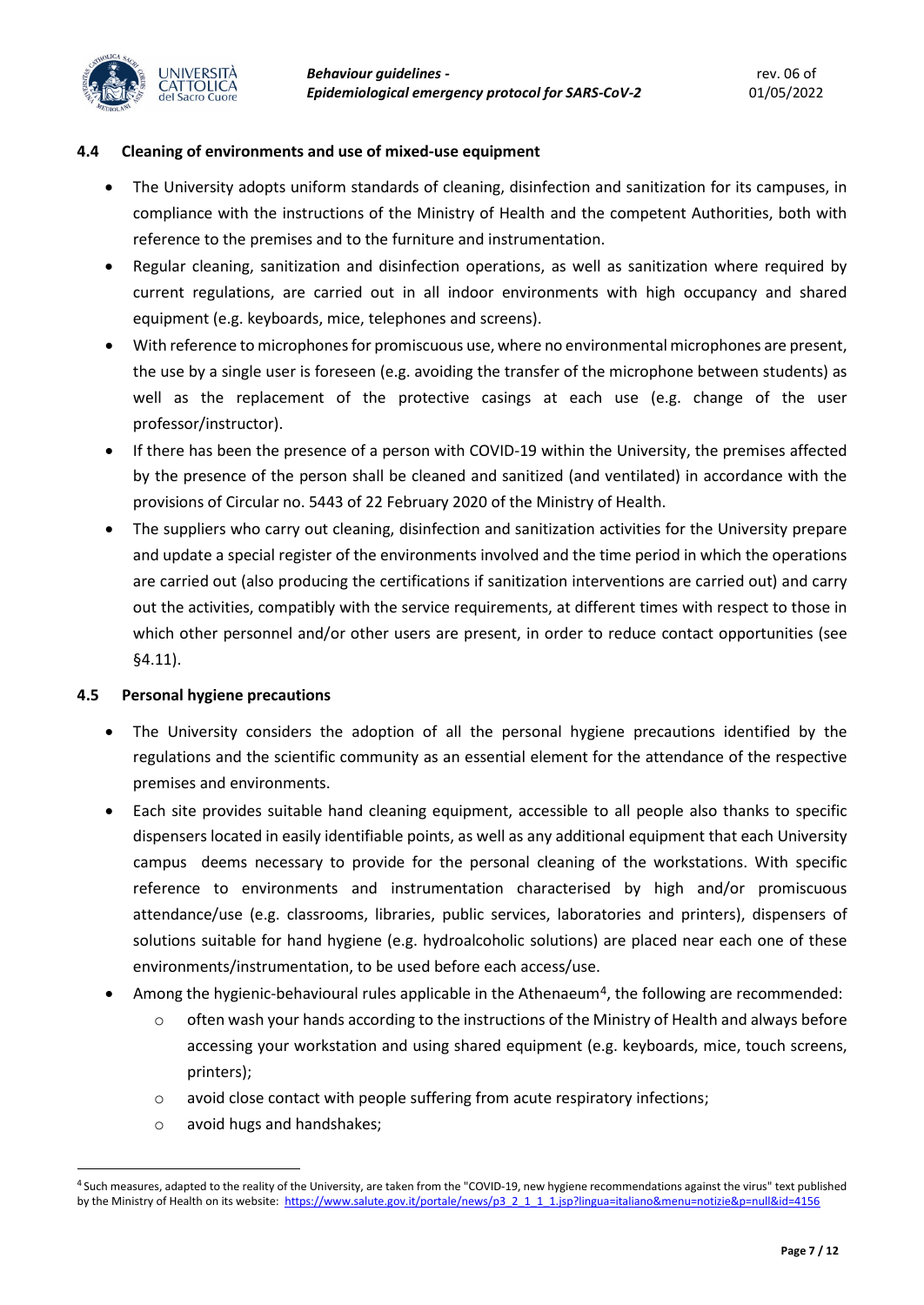

- o maintain, in social contacts, an interpersonal distance of at least 1 meter;
- $\circ$  practise respiratory hygiene (sneeze and/or cough in a handkerchief avoiding hand contact with respiratory secretions, which must be properly cleaned after such circumstances);
- $\circ$  avoid the shared use of bottles, glasses and other possible objects that require close contact or use with nose and mouth;
- o do not touch your eyes, nose and mouth with your hands;
- o cover your mouth and nose if you sneeze or cough;
- o clean surfaces with disinfectants based on chlorine or alcohol, if specifically indicated by internal work instructions related to the type of activity carried out;
- $\circ$  use suitable respiratory tract protection as an additional measure to other personal hygiene protection measures (such as face masks, unless additional protective instruments or devices are required).

#### **4.6 Personal protective equipment**

- The University, through the competent structures, carries out a prior evaluation of the medical and personal protection equipment (e.g. masks, gloves, glasses) necessary for its staff who attend the sites, identifying those in possession of the factory and marketing requirements expected by the institutional bodies in charge.
- The equipment, in number and type, is identified by paying particular attention to the tasks, activities and related risk exposure, selecting the appropriate devices on the basis of needs (e.g. security officers, laboratory users and users of "in field" activities). Any other persons authorised to attend the University premises must present themselves with their own devices compliant with the regulations in force. The structures in charge of access controls, those in charge of supervision, as well as the structures identified to monitor compliance with the security measures (such as, for example, contract representatives) must report any non-compliance.
- The personnel in charge of the distribution of instruments and personal protective equipment will be adequately trained by the Occupational Health Doctors in charge, in coordination with the Coordinating Occupational Health Doctors, on the correct way to handle them, in order not to alter their integrity.
- It is the responsibility of those attending the University to use the appropriate devices provided for by the regulations in force and by what is indicated in this document, as well as by specific prescriptions related to the task carried out.
- Face masks of different types aimed at raising the level of anti-contagion prevention (e.g. suitable FFP2 and FFP3 masks according to the indications of the Occupational doctors and RSPPs) must be adopted by the staff after a risk assessment/screening, with the collaboration of the competent structures. For an adequate preservation of the face masks, hand washing is essential before putting them on and after removing them. Masks of any kind perform their protective function only if properly worn and managed, following the factory instructions and the instructions provided by the competent Authorities and, if necessary, by the Occupational Doctors and RSPPs.
- Greater protection must be ensured in the case of research that presents significant levels of risk, such as those related to the same SARS-CoV-2 virus. In such cases, it is also necessary to update the risk assessment in accordance with Legislative Decree 81/08, which also provides, within the framework of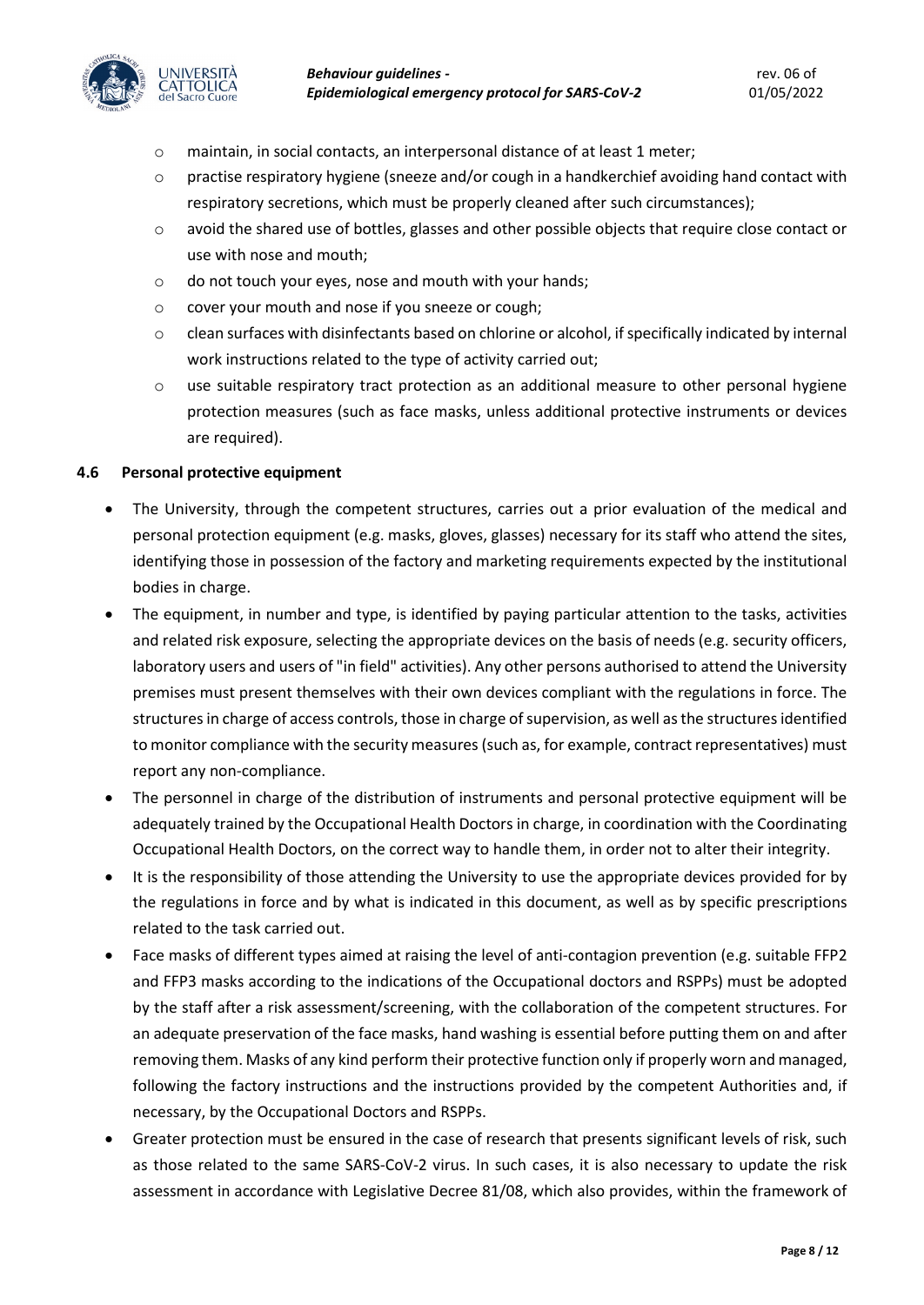

the involvement of the structures of the security organisation chart, for a specific contribution from those responsible for research activities (and delegated managers where identified).

## **4.7 Movements, meetings, events, staff training and activities at external bodies**

- Meetings must be held in appropriate premises, chosen according to the characteristics of the spaces and the number of people present, ensuring adequate ventilation of the rooms before, during and at the end of the performance of the activities, as well as adopting the measures referred to in this document. Meetings may also be held, when necessary, remotely through the use of applications made available by the University.
- Conferences conventions, other events and ceremonies are held in compliance with the provisions of this document with specific regard to the recommendation on the use of masks in indoor venues, personal hygiene precautions and cleaning, sanitation, disinfection and ventilation activities. The maximum number of participants in the events is assessed according to the capacity of the identified spaces in order to be able to reduce the risk of gathering and where possible maintain the recommended interpersonal distance.
- The University staff participate in professional training courses in "distance learning" mode or in presence. In any case, the University staff may carry out training in attendance only at bodies that comply with the safety requirements defined by the regulations in force. In this regard, the host party must first certify the adoption of the aforementioned contrast and containment measures prescribed by the regulations.
- Third-party organisations hosting students at the University in their own study or work activities (e.g. work placements and internships) are responsible for the application of measures to prevent possible infection with SARS-CoV-2. In this regard, the host must first certify the adoption of the contrast and containment measures prescribed by law.
- In cases where UCSC staff or students carry out activities at third parties (e.g. teaching and research projects), the competent internal structures (in particular the structure that manages the convention and, where necessary, the RSPP and the occupational doctor) are involved in advance in order to assess the adoption of specific measures to prevent the risk of contagion.
- The procedures for the assessment and authorisation of international mobility activities of students and staff of the University to foreign countries also pay particular attention to the requirements defined by the competent Authorities, both national and of the country of destination with reference to the SARS-CoV-2 pandemic.

## **4.8 Management of a symptomatic person**

l

- The University has prepared and disseminated through its website a procedure governing the management of symptomatic cases, SARS-CoV-2 positives and their close contacts.
- The list of the main symptoms indicated by the Ministry of Health<sup>5</sup>, at the date of publication of this document is as follows:

"...Presence of at least one of the following symptoms: cough, fever, dyspnoea (difficulty breathing), acute onset of anosmia (loss of the sense of smell), ageusia or dysgeusia (loss of taste or taste alteration).

<span id="page-8-0"></span><sup>5</sup> Ministry of Health Circular of 08.01.21 "Update of COVID-19 case definition and testing strategies".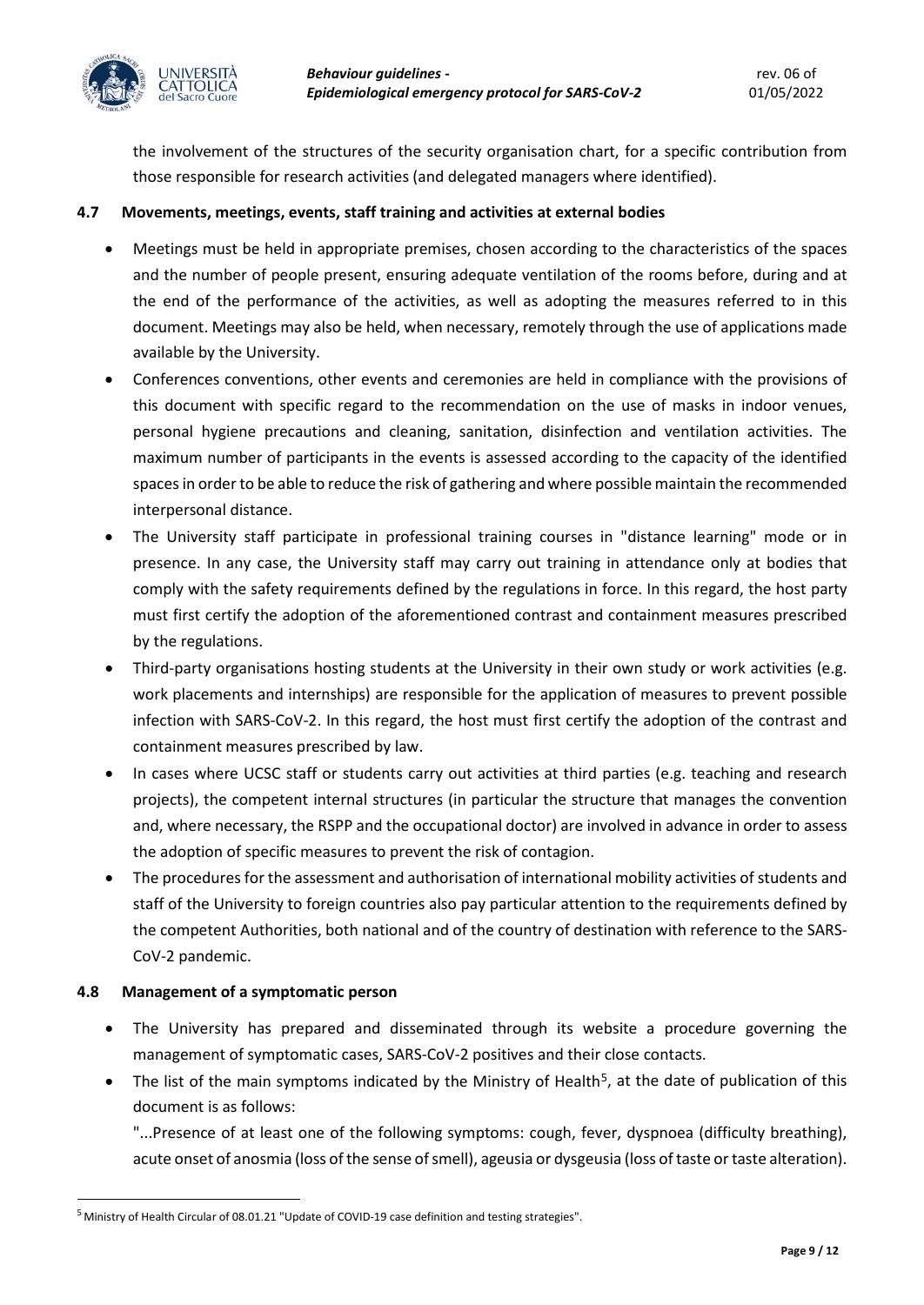

Less specific symptoms may include headache, myalgia (muscle pain), asthenia (state of weakness), vomiting and/or diarrhoea...".

This symptomatology may be updated over time by the competent authorities. It is recommended to the personnel and to each user to check for any changes and updates ordered by the aforementioned Authorities.

- Any person present in the Campus who develops the symptoms described above must avoid to go to Emergency Room and/or site infirmaries and return to his or her home and contact his or her attending physician.
- Personnel who have tested positive for the SARS-CoV-2 swab or that, on the basis of the indications received from their attending physician, are subject to specific precautionary monitoring for the containment of COVID-19 must notify it the Occupational Health Doctor and the Human Resources Management office (for the campuses in Brescia, and Piacenza-Cremona to their respective RSPPs) and strictly comply with the prescriptions of the relevant Health Authorities.

## **4.9 Health Surveillance**

- The structures in charge of the health surveillance of the personnel must plan all medical visits as specified in Art. 41 of the Legislative Decree 81/08, complying with preventive measures as set out by the Protocol. Health surveillance represents a preventive measure of a general nature on the spread of the virus: both because it can intercept possible cases and suspicious symptoms of contagion, and for the information and the training that the Occupational Health Doctor can provide to workers to prevent the spread of contagion. It can also provide indication to the employer as regards cases of people presenting symptoms or tested positive.
- The Occupational Health Doctors of the sites, also through the respective Coordinating Occupational Health Doctors identified for Brescia, Milan and Piacenza-Cremona campuses and for the Rome campus, must integrate and propose all the specific precautions related to the SARS-CoV-2 virus, collaborating with the Employer, and the other competent structures or subjects (e.g. workers safety representatives).
- The Coordinating Occupational Health Doctor, with the support of the respective Occupational Health Doctors in charge, reports to the respective Employers situations of fragility and current or past pathologies, known to the personnel and dealt with in accordance with the provisions in force.
- The Occupational Health Doctor applies the indications of the Health Authorities and, in consideration of his role in risk assessment and health surveillance, may suggest the adoption of any diagnostic means if deemed useful for the containment of the spread of the virus and the health of workers.
- For the progressive reintegration of workers after the SARS-CoV-2 infection, the Occupational Health Doctor, after submitting certification of the negative swab issued in compliance with law, carries out the medical examination prior to resumption of work, for admitted at hospital workers, in accordance with the provisions of Legislative Decree 81/08 and subsequent amendments and integrations. (art. 41, par. 2 letter e-ter) as well as any further regulatory specifications on the subject.

## **4.10 First aid procedure**

In case of accident or illness involving a person, who needs the intervention of first aid workers, the procedures provided at each location are integrated as follows.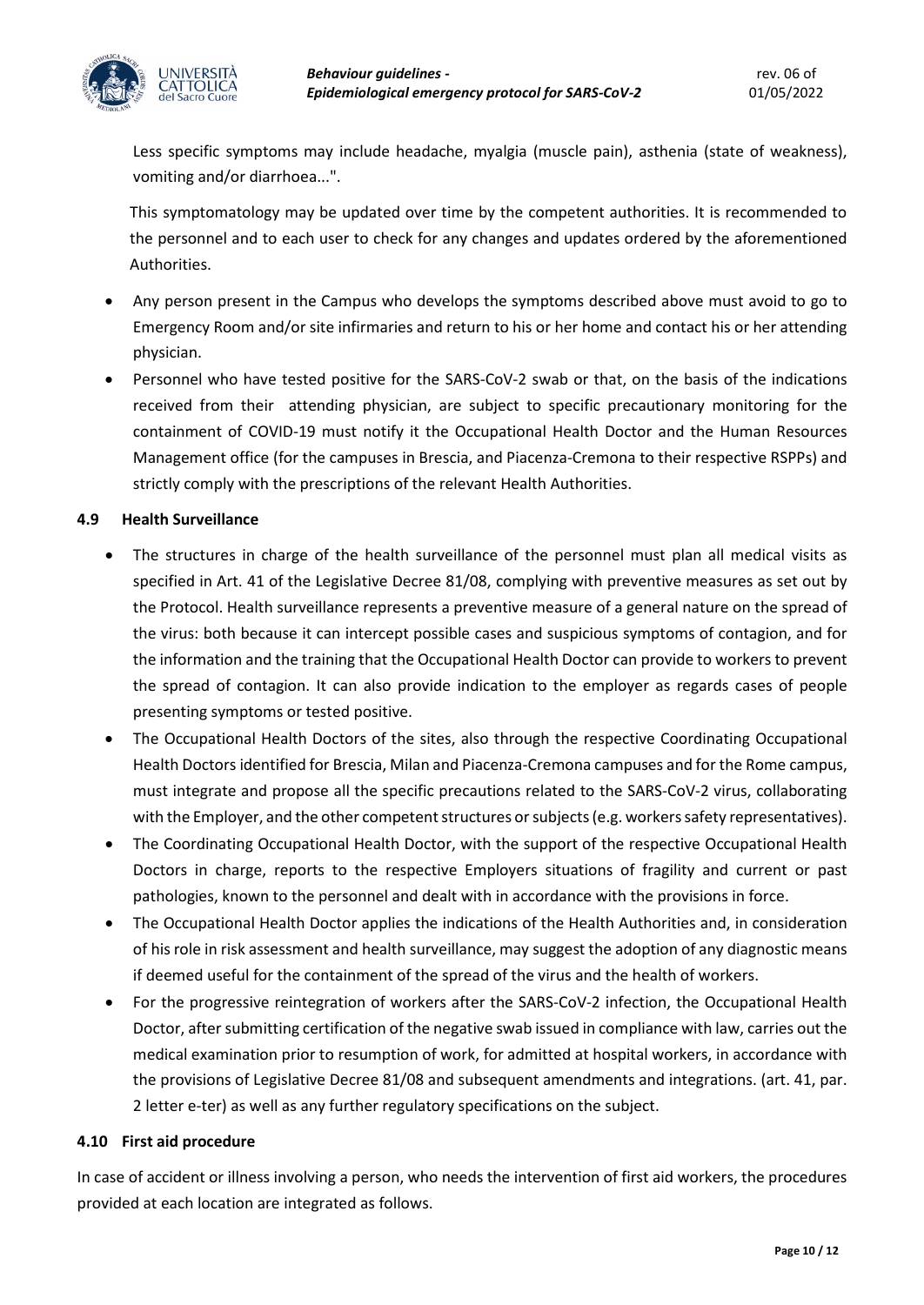

- The worker attending the event shall immediately inform the first aid officer on call.
- The attendant goes to the rescue station. He/she informs all those present to distance themselves from the person involved by at least three metres, while waiting for help, unless the person is unconscious and needs an immediate assessment of vital functions.
- The first aid officer:
	- $\circ$  wears personal protective equipment (gloves and FFP2/3 face mask, visor or goggles and anything identified by the competent facilities);
	- $\circ$  makes the patient wear the face mask if conscious (replace it if already worn);
	- $\circ$  proceeds with the assessment of the injured person as per the training received;
	- $\circ$  if the injured person is conscious, interviews him/her about the symptoms, in order to provide all the necessary information to external rescuers;
	- $\circ$  calls 112<sup>[6](#page-10-0)</sup> to request for intervention:
	- o awaits the arrival of the rescue team, which will be accompanied on site by security guards/porters.
- Once the subject has been treated, the first aid officer must:
	- o replaces his/her face mask and gloves (following the instructions of the Occupational doctor) and dispose of the PPE in the appropriate containers;
	- $\circ$  supervise the first aid area until the arrival of the cleaning staff, who in turn will be alerted by the security guards/porters, who will activate the appropriate procedures.
- First aid teams present in each campus of the Athenaeum shall be informed and updated on the procedures to be implemented.

# **4.11 Suppliers**

-

- The indications of this document are extended to suppliers who manage permanent and temporary sites and/or building sites within the University's sites and areas, including third parties who provide services within the same sites and areas (e.g. bars, photo-reproduction laboratories, travel agencies, bank counters), without prejudice to the regulatory indications for the specific type of business and/or sector to which they belong, to be harmonized with the University (including the measures of greater protection).
- The University informs the respective suppliers of the contents of this document and of further reference documents and supervises, through the competent structures and according to established instructions for the management of suppliers and construction sites (where they are e.g. treated aspects such as the DUVRI<sup>[7](#page-10-1)</sup> for service contracts and PSC<sup>[8](#page-10-2)</sup> for construction sites), so that the workers of companies operating in any capacity within the perimeter of the University (assessing the aspects of independence and segregation in the case of construction sites), comply with the indications by applying the relevant specifications, to be harmonised with the University's indications (including the measures of greater protection).

<span id="page-10-0"></span><sup>&</sup>lt;sup>6</sup> For the Rome campus, also by contacting directly the First Aid Department of the Fondazione Policlinico Universitario Agostino Gemelli - IRCCS.

<span id="page-10-1"></span><sup>7</sup> Interference Risk Assessment Document (DUVRI), defined in art. 26, Legislative Decree no. 81/2008.

<span id="page-10-2"></span><sup>8</sup> Safety and coordination plan (PSC), defined in art. 100, Legislative Decree no. 81, 9 April 2008.